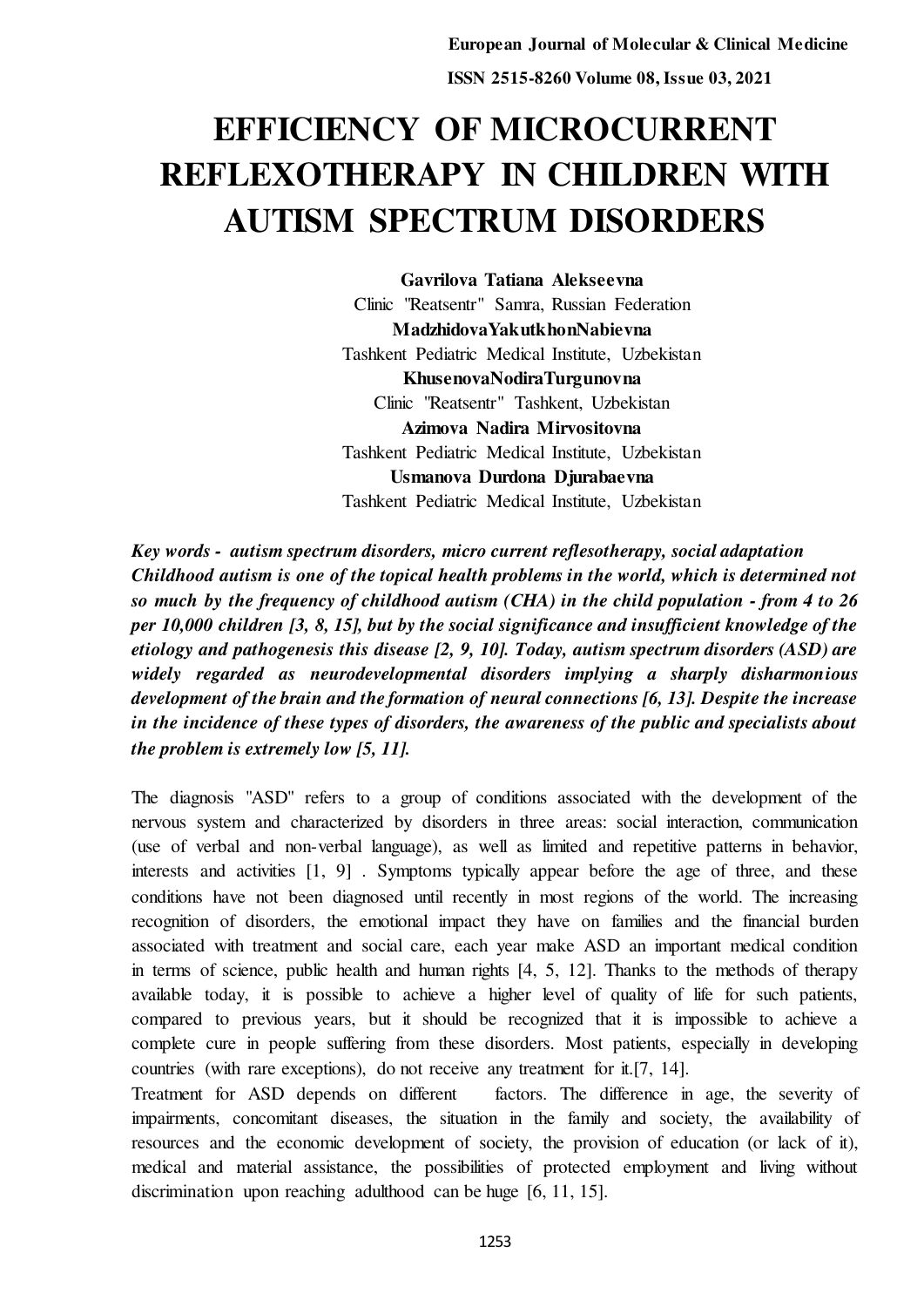# **European Journal of Molecular & Clinical Medicine ISSN 2515-8260 Volume 08, Issue 03, 2021**

Recent reviews of scientific publications indicate that very few of the treatments meet the criteria for evaluating the effectiveness of interventions [8]. However, the quality of the evidence is improving, with a growing number of good planed researchas well as randomized controlled trials [15]. However, even if the results are positive, most studies still focus on short-term goals and a limited number of outcome criteria. Few attempts are being made to find answers to questions such as: is treatment effective in the long term or does it really improve the quality of life of patients? Such problems may require very different research strategies such as audits and reviews, systematic problem analysis, and satisfaction assessments. It is also extremely important to accumulate information about the views and beliefs of people with ASD themselves.

Recently, microcurrentreflesotherapy (MСRTH) has been used in the treatment of children with ASD. MСRTH is an effective modern method of treating a wide range of diseases, including CNS lesions in children, in particular in ASD. MСRTH improves the functioning of those parts of the brain that are responsible for speech and the desire to make contact. However, there are few and controversial scientific studies evaluating the effectiveness of MСRTH prescription among children with ASD.

**Objective of the study**: to study the effectiveness of microcurrent reflexotherapy in children with ASD.

 **Materials and methods of research**: The research is based on survey data of 100 children with autism. The diagnosis of ASD in the study groups was determined using the DSM-IV criteria for the diagnosis of autistic disorder. The age of the children ranged from 2 to 14 years old. Most of the children with autism were between the ages of 2-3 and 4-6 (40% and 45%, respectively). According to the sex composition, a 2-fold predominance of boys over girls was established, which is reliable  $(P \le 0.05)$ .

The exclusion criteria from the study were: the presence of epileptic seizures at the present time, a history of epilepsy, hereditary metabolic disorders (phenylketonuria, tyrosinemia, hyperglyciuria, etc.) and chromosomal diseases.

*Neurological examination* was carried out, consistently assessing the state of higher cerebral functions, cranial nerves (CN), motor function (voluntary movements, coordination, involuntary movements), sensitivity, meningeal syndrome, vegetative-trophic functions. To determine the severity of autism, the Childhood Autism Rating Scale - CARS (Schopler E. et al., 1988)] was used. To assess the dynamics of the state of children in the course of observation and treatment in this study, the CARS scale was used [Schopler E. et al., 1980, 1988; translation by Elina& Uri], which is a widely used rating scale in the United States to determine the severity of autistic manifestations in children from 3 to 15 years old. The scale includes 15 criteria characterizing all areas of the child's functioning that are significant for the survey. These include "relationship to people", "the ability to imitate", "features of emotional reactions", "motor skills", "use of play and non-play objects", "adaptation to changes", "visual reactions", "auditory reactions" , "Gustatory, olfactory and tactile reactions", "the presence of fears and anxiety", "speech peculiarities", "non-verbal interaction", "the degree and productivity of activity", "the level and characteristics of the development of intellectual activity", "assessment of the general impression of the clinician." According to this scale, the severity of autism was measured in points. The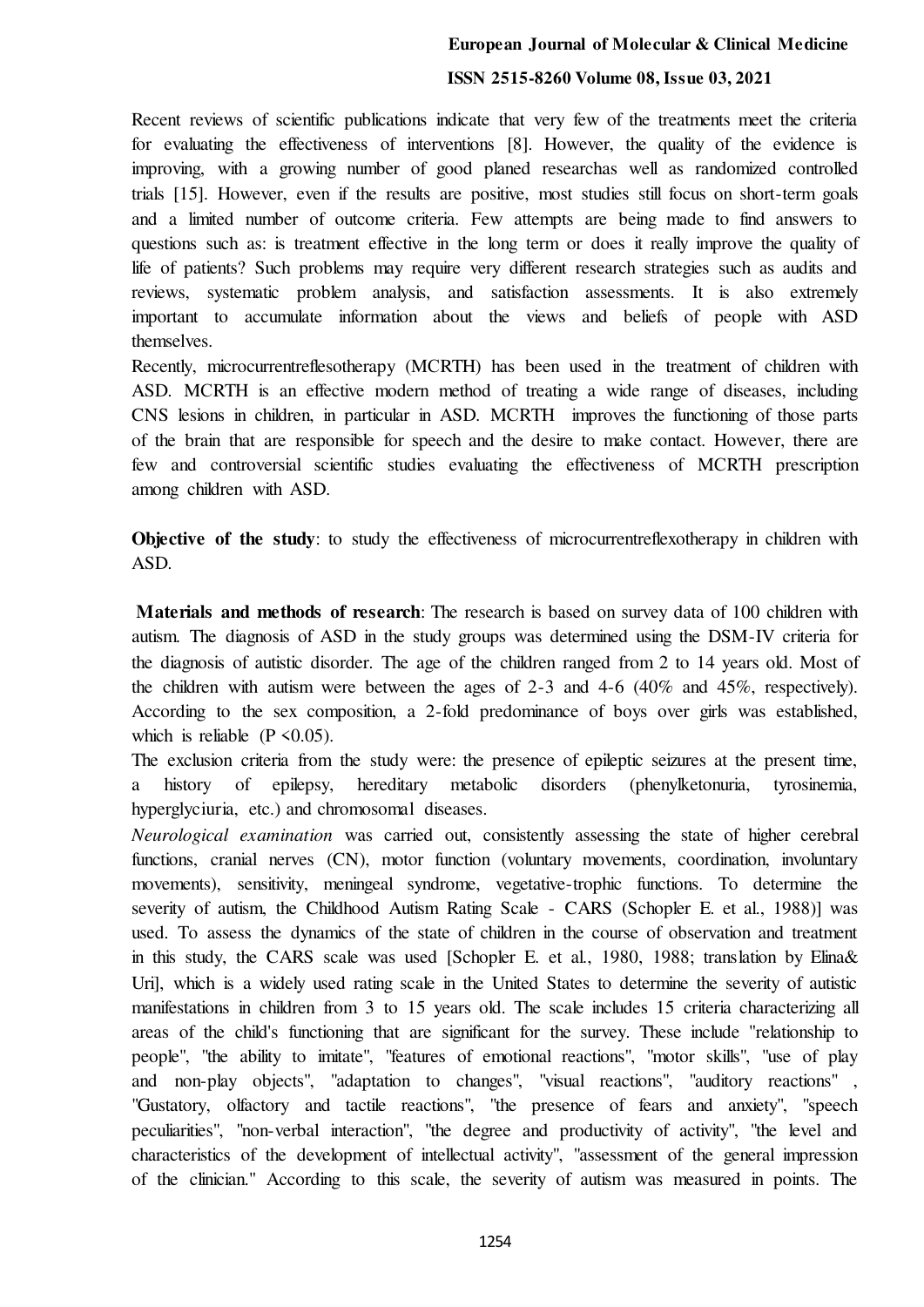#### **European Journal of Molecular & Clinical Medicine**

#### **ISSN 2515-8260 Volume 08, Issue 03, 2021**

final score in the range from 15 to 29 points corresponds to the absence of autism, mild / moderate autism - 30-36 points, severe - 37-60 points.

To assess the effectiveness of the treatment of autism used ATEC - it consisting of 4 parts (speech and communication, socialization, sensing and cognitive abilities, health and behavior): 10-15 points - no autism; 15-30 - slight developmental delay; 30-40 - mild autism; 40-60 medium degree; 60 and above - severe.

To analyze the results of the study on the effectiveness of the MСRTH method, we divided children with autism into two groups. The main group consisted of 50 children with autism who received MСRTH sessions in complex pharmacological treatment and ABA therapy.

MСRTH was performed using a MERT device approved for use in the European Union (registration number MED 31494\_1). The therapeutic effect was carried out sequentially on biologically active points (BAPs) of the craniospinal region, on the speech zones of craniotherapy, on BAPs over the muscles of the articulatory muscles. The exposure time for each BAP is 60 sec. During the MCRTH sessions, the patients were awake, in a sitting position.

During MСRTH, **ultra-small** electrical signals are used, which are fed to various biologically active points to restore the patient's own normal functioning of the brain and spinal cord. The full course of treatment is 3 weeks - 15 treatments. Treatment is carried out daily, the duration of the treatment procedure ranges from 30 minutes to 40 minutes.

The comparison group consisted of 50 children with autism who received standard pharmacotherapy and ABA therapy.

Statistical data processing was performed using the Excel 2017 application package, which includes traditional methods of variation statistics. The significance of differences between the groups was assessed by Student's t-test. Differenceswereconsideredstatisticallysignificantat p  $50.05$ .

**Results of the study**: the structure of somatic pathology was characterized in most cases by the presence of diseases of the gastrointestinal tract (dyskinesia of the biliary tract, chronic diseases of the gastroduodenal zone), which accounted for 70% of children with ASD, as well as allergic and immunopathology, represented by bronchial asthma, in a large percentage. atonic dermatitis, allergic rhinitis, secondary immunodeficiency states  $(60\%$  versus 9%, respectively; P <0.05). Pathology of the ENT organs (chronic tonsillitis, adenoiditis, curvature of the nasal septum) were diagnosed in 23% of children. Abnormalities in the cardiovascular system were mainly represented by dysfunctions of the sinus node - sinus tachy- and bradyarrhythmias, sinoatrial block2<sup>nd</sup> degree Type 1, which occurred in 23% of children with ASD.

When studying hereditary predisposition, 85% of children with ASD revealed a history of mental illness. These data are of some interest, since they once again prove that there are genetic factors of predisposition in the development of autism.

The neurological status at the time of examination of the children was characterized by diffuse microsymptomatics in the form of dissociation of tone, changes in reflexes (slight asymmetry of tendon and periosteal reflexes), low speech production and the presence of a defect in social communication.

On the part of the cranial nerves - insufficiency of cranial innervation in the form of asymmetry and flattening of the nasolabial folds, asymmetry of the palpebral fissures, deviation of the tongue from the midline, etc.; violation of convergence and accommodation was in 16% of children, smoothness and less mobility of the nasolabial fold: right - in 17% of children, left -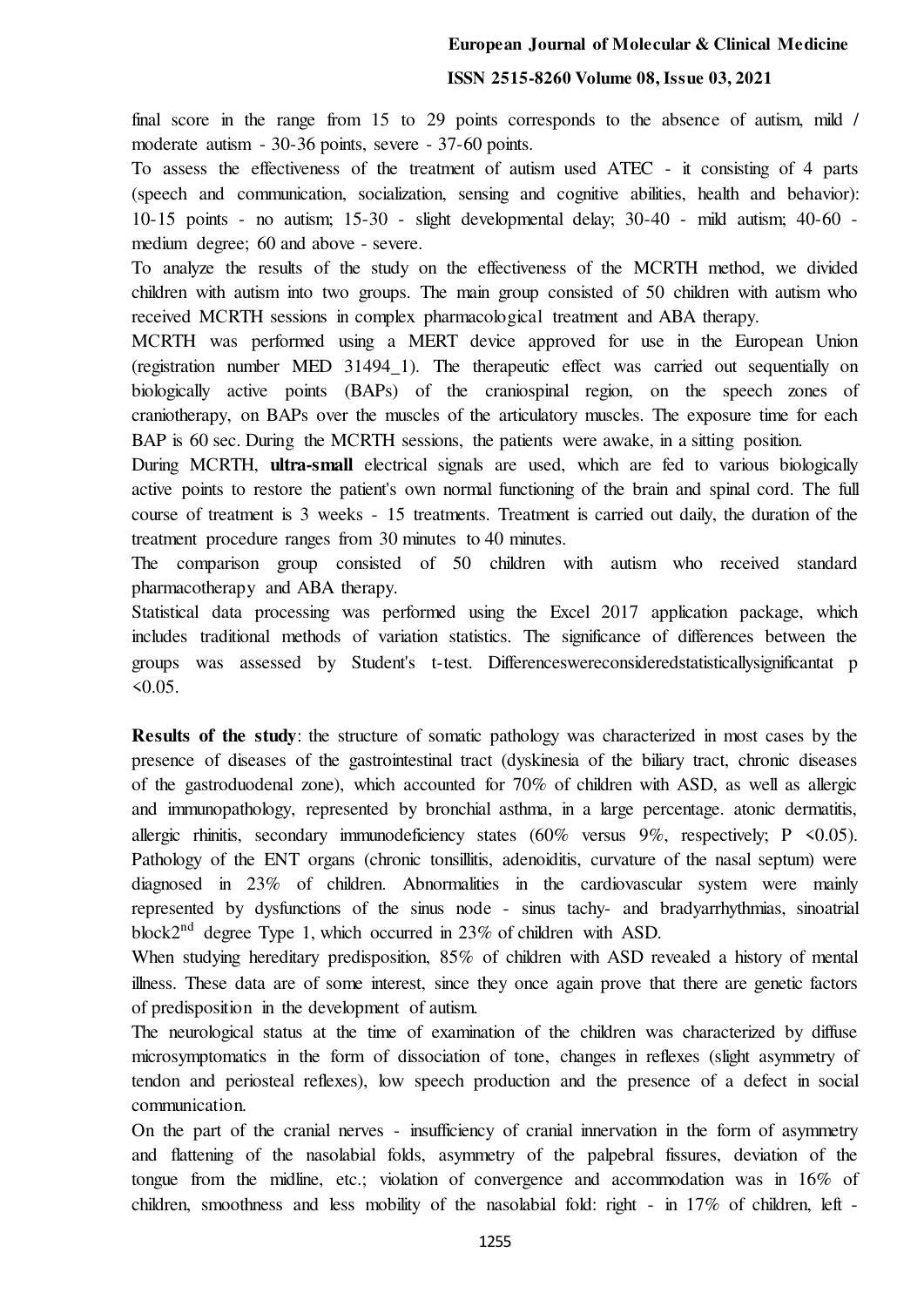#### **European Journal of Molecular & Clinical Medicine**

#### **ISSN 2515-8260 Volume 08, Issue 03, 2021**

12% of children; deviation of the tongue from the midline in 2% (most children refused to follow this instruction), bulbar and pseudobulbar symptoms were not detected, but 14% of children showed prolonged retention of food in the mouth with a preserved swallowing reflex.

Dissociation of tone, pathological reflexes, coordination disorders were in 35-41%. Neurological symptoms were more pronounced in children with autism in the age group 3-6 years old , but did not disappear, at the age of 7-10 years.

It was found that in children with ASD, the frequency of sleep disorders (dyssomnia, insomnia, somnolongia, somnambulism, nightmares) was recorded in 41%. The percentage of children who do not have pathological changes in the central nervous system was only 9%.

Neuropsychological examination complemented neurological examination, significantly increasing the efficiency of topical diagnosis of brain lesions and interhemispheric interactions. In order to clarify the mechanism of symptom formation, as well as to analyze the state and dynamics of the development of mental functions in various variants of speech development disorder, we conducted a neuropsychological study. The revealed neuropsychological disorders of the higher cerebral functions in the examined children are shown in Fig. 1.





The neuropsychological study included an assessment of kinesthetic, dynamic and spatial praxis, auditory-motor coordination, stereognosis, visual gnosis, speech, auditory-speech memory, drawing and visual memory.

Speech impairment occurred in 100% of cases in both groups. Drawing impairment and auditory-speech memory were found in 67% and 83%, respectively.

The highest average score on the CARS subscales in patients with ASD was on the "verbal communication" subscale (3 points), which indicates the difficulty of social communication of children with ASD. Fear and nervousness are also often determined in these children. The lowest average score was on the non-verbal communication and object use subscales of 2.12 points. Otherwise, there were average indicators among all studied children (Fig. 2).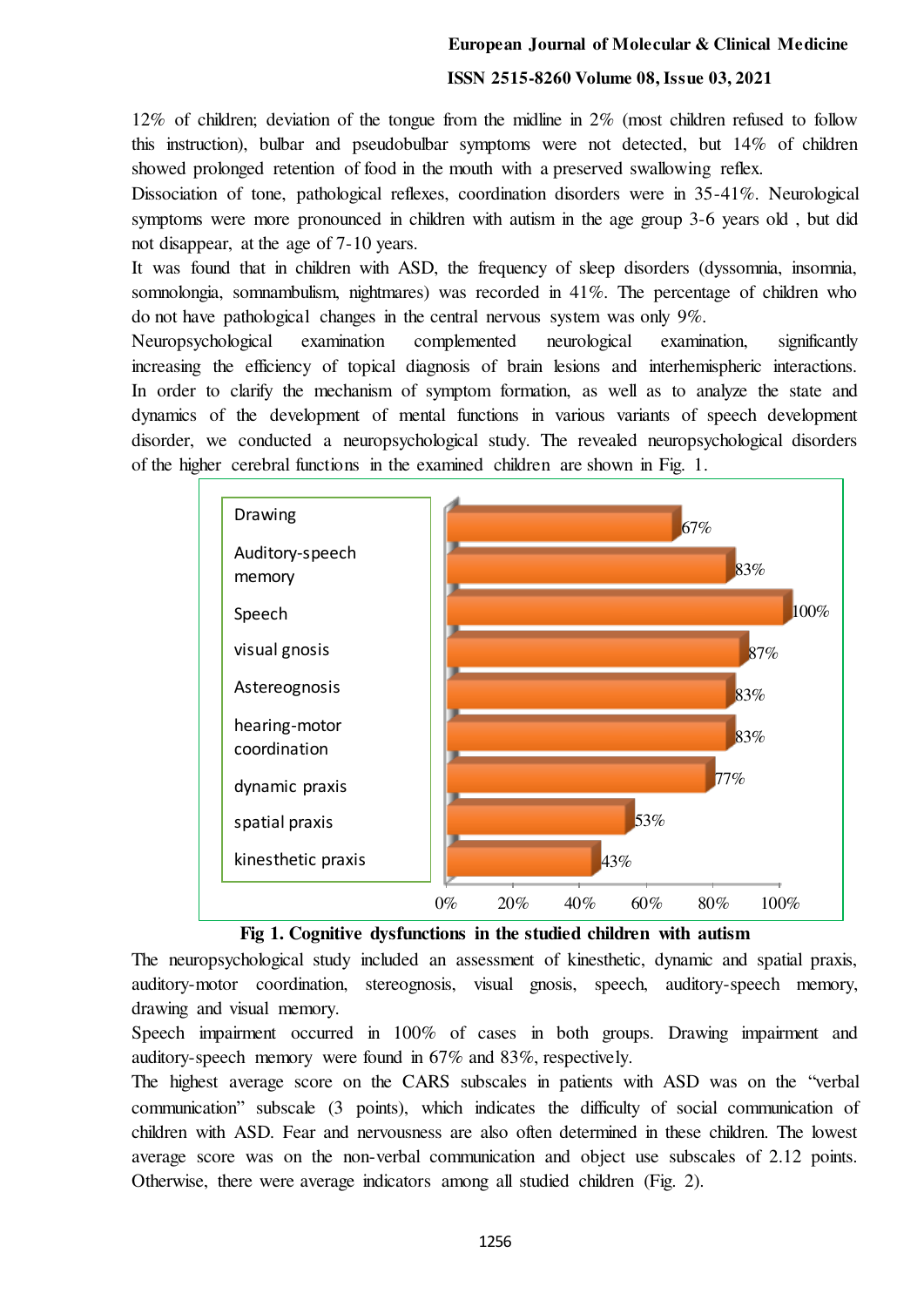



As a result of the conducted studies, an improvement was found, which in some cases was reliable, but with all the indicators of the development of children with ASD, there was a tendency to improvement in the main group in relation to the comparison group (Table 1).

In the comparison group, with all indicators of the development of children, there was a positive trend in the treatment process, however, the reliability was registered only with the indicators "The absence of the pronoun" I "in the lexicon.

**Table 1 Development of the examined children with ASD** 

| Development indicator                               | main group    |           | comparison group $(n=50)$ |           |
|-----------------------------------------------------|---------------|-----------|---------------------------|-----------|
|                                                     | $(n=50)$      |           |                           |           |
|                                                     | <b>Before</b> | after     | До лечения                | after     |
|                                                     | treatment     | treatment |                           | treatment |
| Echolalia                                           | 28%           | $16\%$    | 24%                       | 20%       |
| The absence of the pronoun "I" in                   | 20%           | $12\%*$   | 24%                       | $14\%*$   |
| the lexicon                                         |               |           |                           |           |
| Violation of the grammatical<br>structure of speech | 12%           | $6\%*$    | $12\%$                    | 8%        |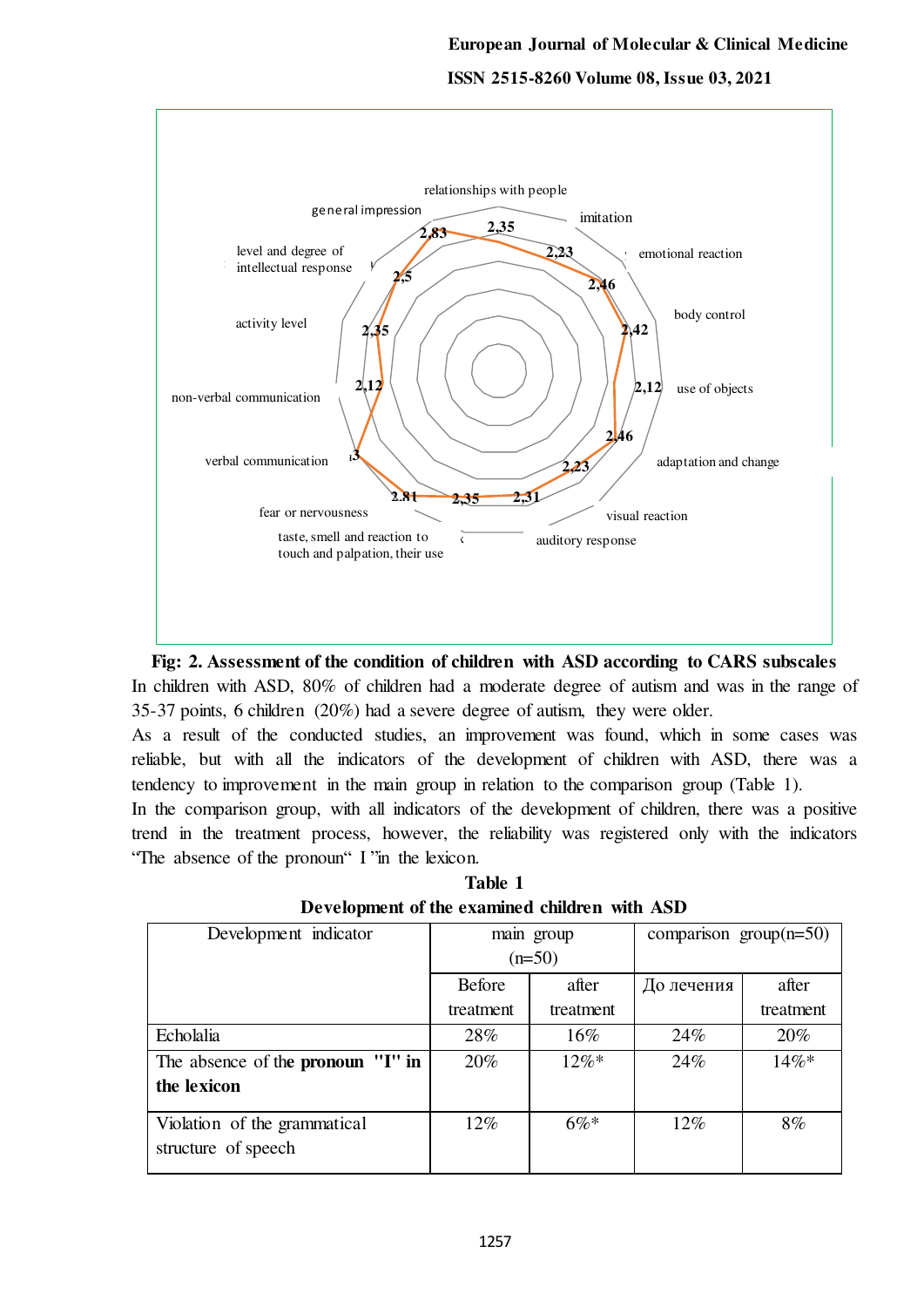# **European Journal of Molecular & Clinical Medicine ISSN 2515-8260 Volume 08, Issue 03, 2021**

| Lack of neatness skills                                         | 12% | $8\% *$ | 10%    | 8%    |
|-----------------------------------------------------------------|-----|---------|--------|-------|
| Inadequate emotional development                                | 16% | $8\%*$  | 12%    | 8%    |
| Anxiety and phobias                                             | 12% | $6\%*$  | 12%    | 8%    |
|                                                                 |     |         |        |       |
| Difficulty in communicative<br>functions                        | 36% | $16\%*$ | 40%    | 24%   |
| Aggressiveness                                                  | 20% | 14%     | $16\%$ | 14%   |
| Motor stereotypes                                               | 12% | $8\%$   | 10%    | $8\%$ |
| The need for the mother to be<br>present before falling as leep | 16% | $8\% *$ | 16%    | 10%   |
| Lack of play activity                                           | 28% | 18%     | 28%    | 24%   |
| Game stereotypes                                                | 64% | 34%     | 60%    | 50%   |

Note:  $*$  - reliability of data between groups (P < 0.05)

The inclusion of MСRTH in complex treatment helps to restore not only developmental skills in a child with ASD, but also to level the symptoms of anxiety and phobias - almost 2 times, in relation to the comparison group, where children received only pharmacotherapy.

In addition, we conducted research to study the data of the dynamics of indicators of visual and auditory-speech memory, attention, thought processes, and the emotional sphere (Table 2).

| Examination data of children with ASD before and after treatment        |               |             |                  |              |  |
|-------------------------------------------------------------------------|---------------|-------------|------------------|--------------|--|
| Показатели                                                              | Main group    |             | Comparison group |              |  |
|                                                                         | <b>Before</b> | After       | <b>Before</b>    | After        |  |
|                                                                         | treatment     | treatment   | treatment        | treatment    |  |
| Data on the dynamics of indicators of visual and auditory-speech memory |               |             |                  |              |  |
| Visual memory                                                           | 1.5 figure    | 2,9 figure  | 1,24             | $1,7$ figure |  |
| (first presentation)                                                    |               |             | figure           |              |  |
| Auditory-speech memory volume (first)                                   | $2,1$ word    | $3,75$ word | 2,2 word         | 3,0word      |  |
| presentation)                                                           |               |             |                  |              |  |
| Data of dynamics of indicators of attention                             |               |             |                  |              |  |
| Number of errors in 1 min                                               | 9,1           | 7,3         | 8,8              | 8,1          |  |
| Data of dynamics of indicators of productivity of thinking              |               |             |                  |              |  |
| Number of completed tasks                                               | 2,05          | $4.1*$      | 2,3              | 3,4          |  |
| Dynamics data of indicators of the emotional sphere                     |               |             |                  |              |  |
| Phobias                                                                 | 6,1           | $2.7*$      | 6,9              | 4,9          |  |
| Anxiety                                                                 | 7,3           | $3,6*$      | 6,4              | 4,2          |  |

**Table 2 Examination data of children with ASD before and after treatmen**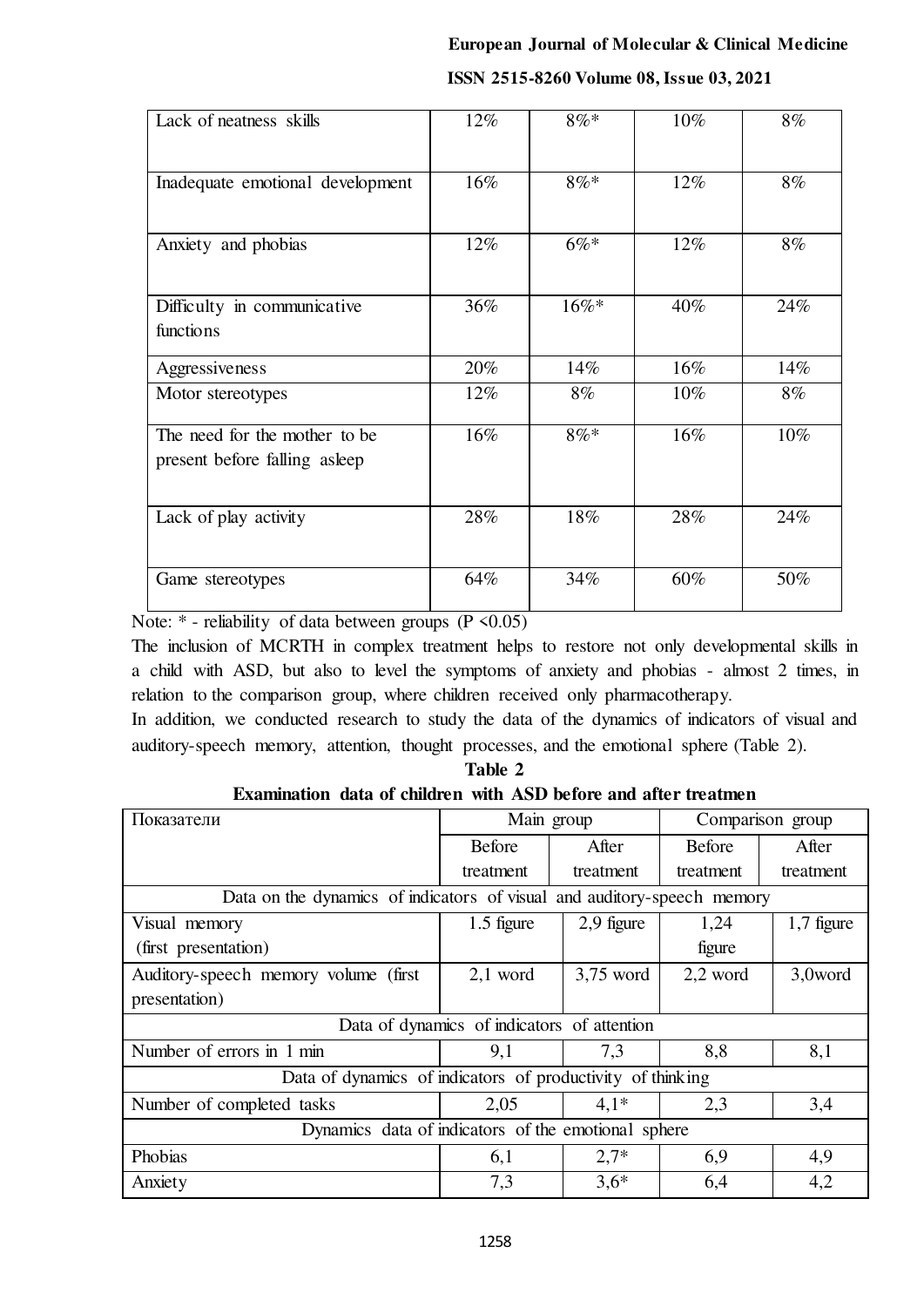#### **ISSN 2515-8260 Volume 08, Issue 03, 2021**

| reactions<br>Aggressive | $\cdot$ | $\sim$<br>ັ້ | $\overline{\phantom{0}}$ | ◡.  |
|-------------------------|---------|--------------|--------------------------|-----|
| Depressive reactions    |         | 0*<br>.      | ັ້                       | т,∠ |

Note:  $*$  - reliability of data before and after treatment (P < 0.05)

As can be seen from the data presented in the table, in children with ASD, when MСRTH is switched on, there is a recovery in visual and auditory memory indicators in the dynamics of treatment, however, the numbers were not reliable, but had a more pronounced trend in relation to the comparison group.

A similar picture is observed when analyzing the indicators of attention in the dynamics of treatment, in the main group, children made mistakes 1.5 times less often, while in the comparison group - 1.1 times. According to the data obtained, the reliability of the data was not significant, but it had a pronounced trend in the main group of children with ASD.

When MCRTH is prescribed in complex treatment in children of the main group, there is a 2 times increase in productive attention, while in the comparison group it is 1.5 times ( $P \le 0.05$ ).

In the emotional sphere, there was also a significant leveling of indicators in children with ASD in the main group in relation to the data before and after treatment, as well as to the indicators of children from the main group ( $P \le 0.05$ )

Parents of children with ASD complained of a lack of speech contact, instability of attention, difficulty concentrating, lack of interest in communication, selective interest in games with a predominance of a manipulative nature of the game, high non-purposeful motor activity, episodes of excitement in situations of prohibition, stereotypical movements.

By the end of the treatment, positive dynamics was noted: the cognitive interest in the environment increased, fatigue, excitability and manifestations of aggressiveness decreased.

The volume of the operative memory in the visual modality increased by 1.93 times; in the auditory-speech modality - 1.76 times. Voluntary attention has become more stable, the number of errors has decreased by 1.28 times.

After completing the course of treatment, the child was able to complete on average 2.95 more tasks, the productivity of thinking increased 3.57 times.

After the course of treatment, phobias decreased, anxiety decreased, aggressive and depressive reactions also decreased.

In 52% of cases, the children of the main group showed a positive dynamics of cognitive activity of a moderate and pronounced degree; 40% of children had a weakly positive dynamics and only 8% of cases showed no dynamics. 8% of children showed positive dynamics of a pronounced degree, these children showed a significant improvement in the emotional state, the appearance of voluntary activity, a decrease in motor stereotypes, the appearance of the communicative function of speech.

In children who received treatment according to the standard method, positive dynamics of a pronounced degree was noted only in 8%, the dynamics of cognitive activity was moderate in 28% of children, in 36% - a weak degree, in 28% of cases there was a lack of dynamics, i.e. lack of dynamics and weak dynamics in 64% of cases; only 36% of children have moderate and pronounced dynamics.

The average ATEC score - the test in the main group decreased from 61.94 to 42.21 points (almost 20 points), while in the comparison group, this indicator decreased from 61.86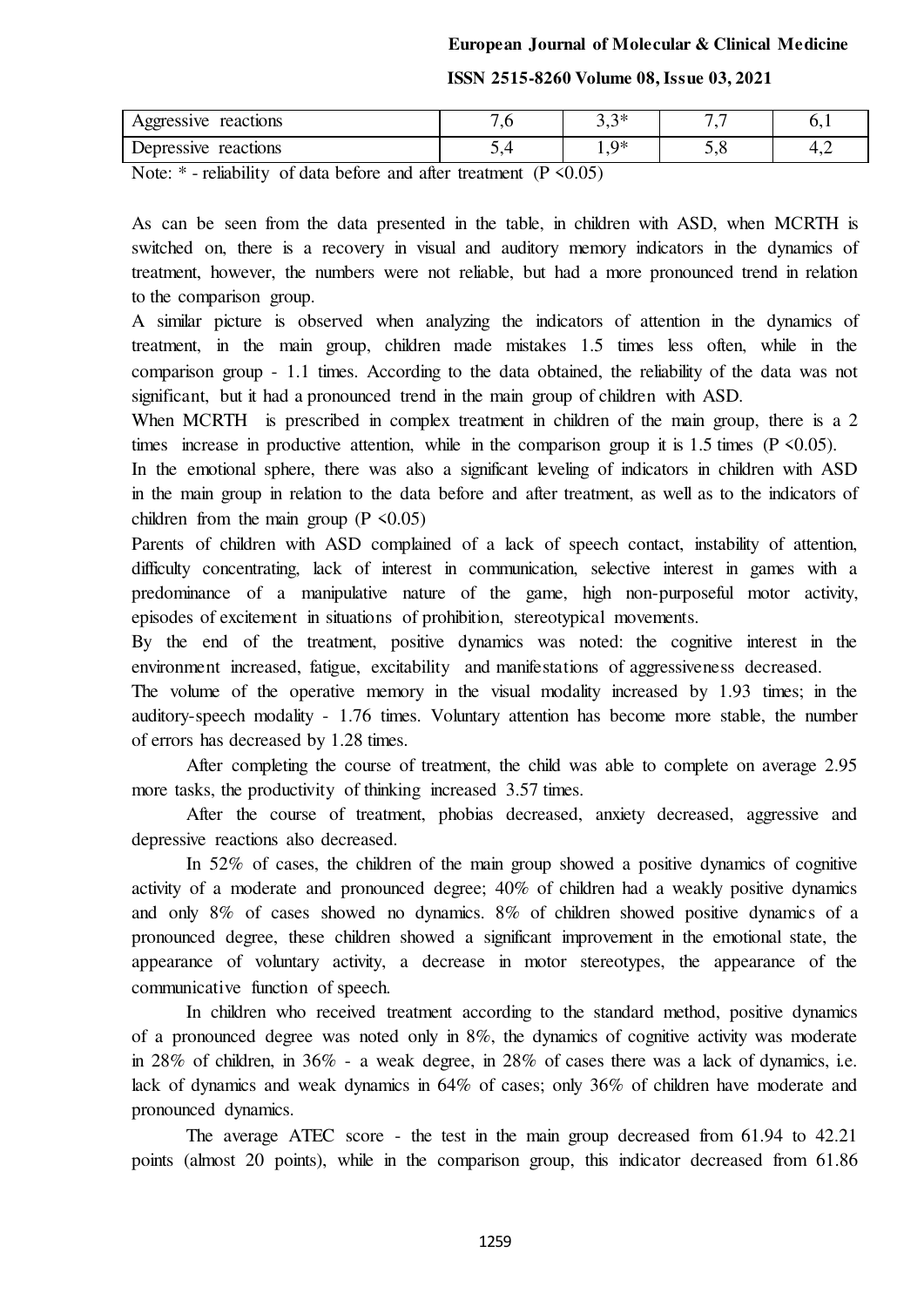#### **European Journal of Molecular & Clinical Medicine**

#### **ISSN 2515-8260 Volume 08, Issue 03, 2021**



points to 48.1 points (about 14 points). This trend was also observed in the remaining subscales, which indicates the effectiveness of the use of MRT in children with ASD (Fig. 3)...

#### **Figure: 3. Evaluation of the effectiveness of treatment according to the ATEK test (points)**

As a result of the data obtained, it was found that reliably significant improvements in the social adaptation of children with ASD were recorded after inclusion in the MСRTH treatment program.

### **Discussion:**

Neurological disorders are typical comorbidities in autism [6, 9]. Following the delayed and disharmonious early psychomotor development in children with autism, a peculiar spectrum of movement disorders expressed in varying degrees and disorders of the formation of higher mental functions is formed. Their identification is of great importance in determining the tactics of providing comprehensive care for patients with autism spectrum disorders [5, 10, 14].

In the world clinical practice, there are more than 70 different approaches to the correction of autism [15]. Various approaches and methods for the correction of autism are used - medication, modern hardware technologies, psychological and psychotherapeutic correction, etc. [4, 11, 13]. In world practice, MСRTH has established itself as an effective method used in neurology.

Our experience shows that in the treatment of ASD in children, MСRTH is effective, which allows you to improve the work of those parts of the brain that are responsible for speech and the desire to make contact. Improvement is characterized by the following: vocabulary expands, phrases and sentences appear, diction improves, and learning ability increases. In children with more pronounced developmental delays and autism, at first, there is a gradual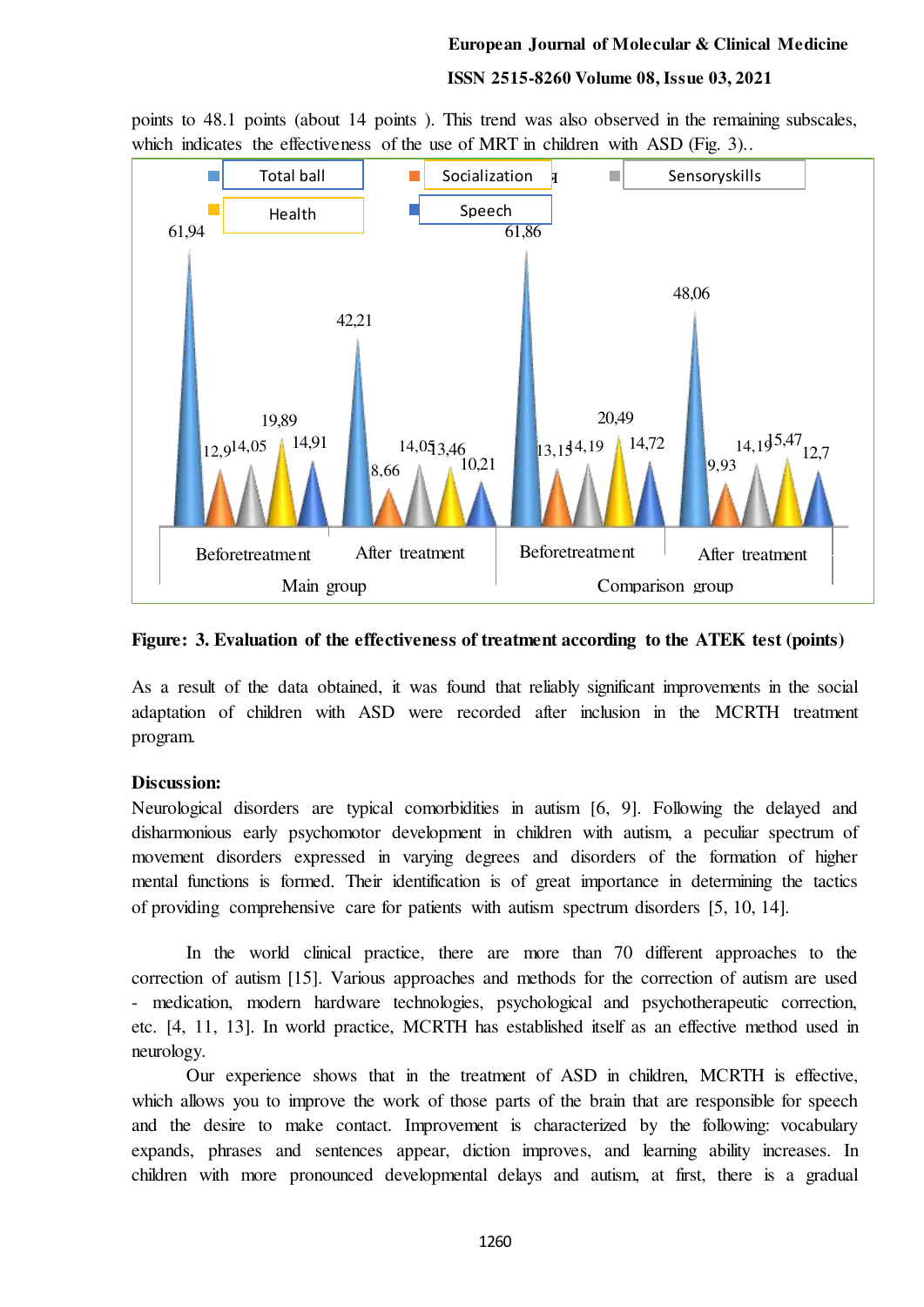## **ISSN 2515-8260 Volume 08, Issue 03, 2021**

desire to make contact, they begin to understand speech and fulfill simple requests, and develop social skills.

Findings:

1. Neurological symptoms in children with autism depend on age and are characterized by the presence of diffuse microsymptomatics in the form of dissociation of tone, changes in reflexes (slight asymmetry of tendon and periosteal reflexes), low speech production and the presence of a defect in social communication.

2. Revealed neurological syndromes (pyramidal, extrapyramidal insufficiency syndrome, muscular dystonia syndrome, enuresis, etc.) in children with ASD may result from a fairly high frequency of subclinical forms of central nervous system lesions in the perinatal period.

3. In children with autism, in 91% of cases, somatic pathology is detected, which in most cases is characterized by the identification of allergic pathology and gastrointestinal disorders.

4. Significantly significant improvements in social adaptation and increased communication skills in patients with early childhood autism were revealed after inclusion in the MСRTH treatment complex. An increase in the average scores in the main group indicates that children with autism have improved speech and social interaction skills, as well as the acquisition of communication skills by an average of 45.3%.

# **REFERENCES**

- 1. Болгарова М.А. Современное состояние ранней диагностики детей с признаками расстройств аутистического спектра//Современная наука: актуальные проблемы теории и практики. Серия: Гуманитарные науки.- 2020. - № 3-2. - С. 54-56.
- 2. Голованова С.И. Детский аутизм методы коррекционной работы// Медсестра. 2019.- № 3.-С.24-29.
- 3. Горбачев А.Л., Луговая Е.А. Особенности элементного статуса детей с расстройством аутистического спектра//Микроэлементы в медицине. - 2019. - Т. 20. № 3. -С. 20-30.
- 4. Гречаный С.В. Клиническая и скрининговая ранняя диагностика расстройств аутистического спектра: точки пересечения//В сб.: Современная педиатрия. Санкт-Петербург – белые ночи – 2018. Мат. форума. - 2018. -С. 35-37.
- 5. Ольшанский О.В., Гречаный С.В. Немедикаментозные методы аудиторной стимуляции головного мозга у детей с расстройствами аутистического спектра//Педиатр. - 2017. – Т. 8, № S. – С. М240.
- 6. Панасенко К.Е. Развитие коммуникативных навыков у дошкольников с расстройствами аутистического спектра // Современные проблемы науки и образования. – 2018. –  $N_2$  4.;URL: http://www.scienceeducation.ru/ru/article/view?id=27949 (дата обращения: 21.02.2021).
- 7. Расстройства аутистического спектра: современный взгляд на проблему // Прохорова А.В. Маджидова Ё.Н. Туйчибаева Н.М. Эргашева Н.Н. Дониерова Ф.А. Неврология -  $2018.-N<sub>2</sub>3 - C.44-45$
- 8. Федотчев А.И., Дворянинова В.В., Великова С.Д., Земляная А.А. Современные технологии в познании механизмов, диагностике и лечении расстройств аутистического спектра (обзор)//Современные технологии в медицине. - 2019. - Т. 11. № 1. - С. 31-39.